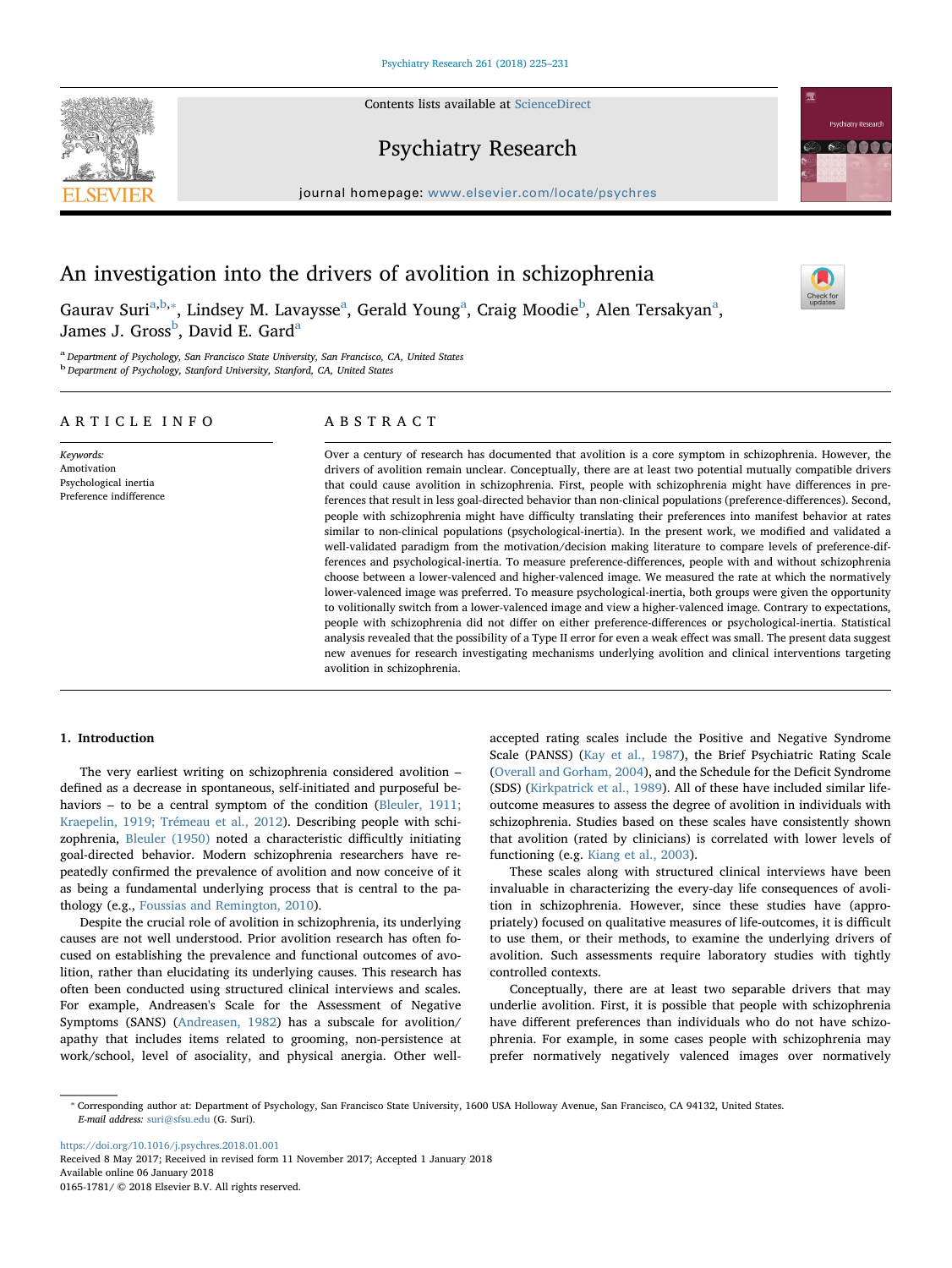positively valenced images. Non-clinical populations largely prefer normatively positively valenced images over normatively negatively valenced images [\(Suri et al., 2013a, 2013b](#page-6-4)). Such affect-related preference differences between schizophrenia and non-clinical populations could drive avolition. Second, it is possible that people with schizophrenia are less able than individuals who do not have schizophrenia to translate preferences – based on anticipated rewards and punishments – into actions. They may have an increased tendency to persist with a current state even when they attach greater value to an option available via volitional action. This may result in these individuals with schizophrenia exhibiting higher levels of psychological inertia – defined as a tendency to remain in a current state of (in)action, even though they are inferior to other available options ([Gal, 2006; Suri et al., 2013a,](#page-5-4) [2013b\)](#page-5-4) – compared to non-clinical populations. Since psychological inertia may preclude action, its presence may drive avolition and, therefore, may be one cause of avolition. It is crucially important to understand the extent to which preference differences and psychological inertia are drivers of avolition or differentially contribute to clinical and nonclinical populations because of the current lack of knowledge concerning the causes of avolition.

The possibility of preference differences being a driver of avolition is supported by a meta-analysis [\(Cohen and Minor, 2010\)](#page-5-5) that has shown that while the hedonic ratings of individuals with schizophrenia do not differ from healthy control participants ([Gard et al., 2006](#page-5-6)), people with schizophrenia do report experiencing some aversion when processing stimuli considered by others to be positive or neutral. Such aversive reactions may lead to preference differences in schizophrenia that are manifested as avolition – specially in contexts involving approaching positive stimuli. Further, emerging evidence suggests that people with schizophrenia may demonstrate inconsistent and unstable preference judgments for affective and non-affective stimuli ([Strauss](#page-6-5) [et al., 2011](#page-6-5)), and people with schizophrenia may show the most discrepant preferences for low arousal or neutral stimuli ([Strauss et al.,](#page-6-6) [2017\)](#page-6-6). This further implies that it is possible that preference differences, particularly for future rewards, could drive avolition despite intact hedonic emotional processing of experienced events in schizophrenia.

The possibility that psychological inertia is a driver of avolition is supported by studies that have noted abnormal cost-effort calculations in schizophrenia ([Gold et al., 2013\)](#page-5-7). People with schizophrenia were noted to have abnormalities in estimating the "cost" of effortful behavior, which could lead to increased psychological inertia and increased avolition. Other potential drivers for differences in psychological inertia include attention deficits and action-readiness deficits ([Suri and Gross,](#page-6-7) [2015; Suri et al., 2015](#page-6-7)) which have been noted in schizophrenia ([Heinrichs and Zakzanis, 1998](#page-6-8)).

It is unknown whether preference differences and psychological inertia are in-fact potential drivers of avolition and actually implicated in schizophrenia. To our knowledge, few such studies have been attempted, particularly studies that provide the option of moving away from negative stimuli and moving towards positive stimuli. A notable exception is a study by [Heerey and Gold \(2007\)](#page-6-9) in which the researchers compared the extent to which people with schizophrenia (compared to controls) repeatedly pressed a button to increase the duration of viewing a positive image or to decrease the duration of viewing of a negative image. People with schizophrenia were found to make fewer button presses per second (in a five second response window) than comparison participants. While suggestive of an avolition deficit, the repeated-button-pressing-measure is not conclusive since differences in pressing rates could be, in part, ascribed to psychomotor slowing in schizophrenia [\(Brébion et al., 2000](#page-5-8)). Such psychomotor slowing is more likely to be present at higher rates of pressing (i.e. in the presence of valenced stimuli) than at lower rates of pressing (i.e. in the presence of neutral stimuli). Thus, the fact that people with schizophrenia pressed at an equivalent rate compared to controls for neutral stimuli, does not disprove a psychomotor attribution.

In the present work we sought to adapt a task used in basic science research with healthy individuals, focused on motivation and decision making ([Suri et al., 2013a, 2013b, 2015; Suri and Gross, 2015](#page-6-7)) that can test for differences in levels of preference differences and for differences in levels of psychological inertia between individuals. In the first part of this experiment, individuals are asked to view images of differing valence for 1 s, and then asked to choose one image to view for a longer time (we will refer to this task as the Forced choice task). The percentage of time an individual selects the lower-valenced image for longer viewing is a measure of preference differences (relative to normative ratings). In this sense, preference differences refer to participants' viewing preferences (whether they prefer lower valenced or higher valenced images). Low valence (negative) images generally depict aversive wounds and/or scenes of violence, neutral images often depict everyday items such as umbrellas, and high valence (positive) images usually depict beautiful scenes of nature.

In the second part of this experiment, participants start trials by viewing a default image. If they do nothing, they continue to view the default – but could view a better (i.e. higher valenced) image if they volitionally pressed a button (we will refer to this task as the Volitional choice task). The percentage of time an individual persists with viewing the (lower valenced) default image is a measure of psychological inertia.

In the Forced choice task, when asked to choose between viewing one of two stimuli, (non-clinical) participants reliably choose (~ 85% of all trials) to later view the more positive (or less negative) stimulus for a longer time. Comparing this rate to choice-rates in schizophrenia could indicate whether there are stable preference differences between the two groups. If so, preference differences may be a potential driver of avolition in schizophrenia.

In the Volitional choice task, (non-clinical) participants often persisted with viewing the lower valenced image and switched to the 'better' image infrequently ( $\sim$  30% of all trials), despite the presence of a caption underneath the default image reminding them that they had an option to switch ([Fig. 1\)](#page-1-0). This pattern of results has been replicated in multiple studies ([Suri and Gross, 2015; Suri et al., 2015\)](#page-6-7). The difference in outcomes between participant preferences in Forced choice trials and Volitional choice trials indicated the presence of psychological inertia, which involves remaining in a current state of (in)action despite this state being inferior to alternative options. Since discrepancies between the Forced choice and Volitional choice versions of this task reveal the presence of psychological inertia among non-clinical individuals, these tasks may also be suited to detect avolition, in the form of psychological inertia, in patients with schizophrenia.

Transdiagnostic approaches suggest that mental disorders are characterized by a dynamic set of biological and contextual variables that are reliably found – albeit at a subthreshold level – in the general population ([van Os and Reininghaus, 2016\)](#page-6-10). If this perspective is applicable in the case of psychological inertia, we might expect that people with schizophrenia would display higher levels of psychological inertia in this Volitional choice context compared to non-clinical

<span id="page-1-0"></span>

Fig. 1. In Volitional choice trials participants frequently failed to switch to a higher valenced image and persisted with the (lower valenced) defaults.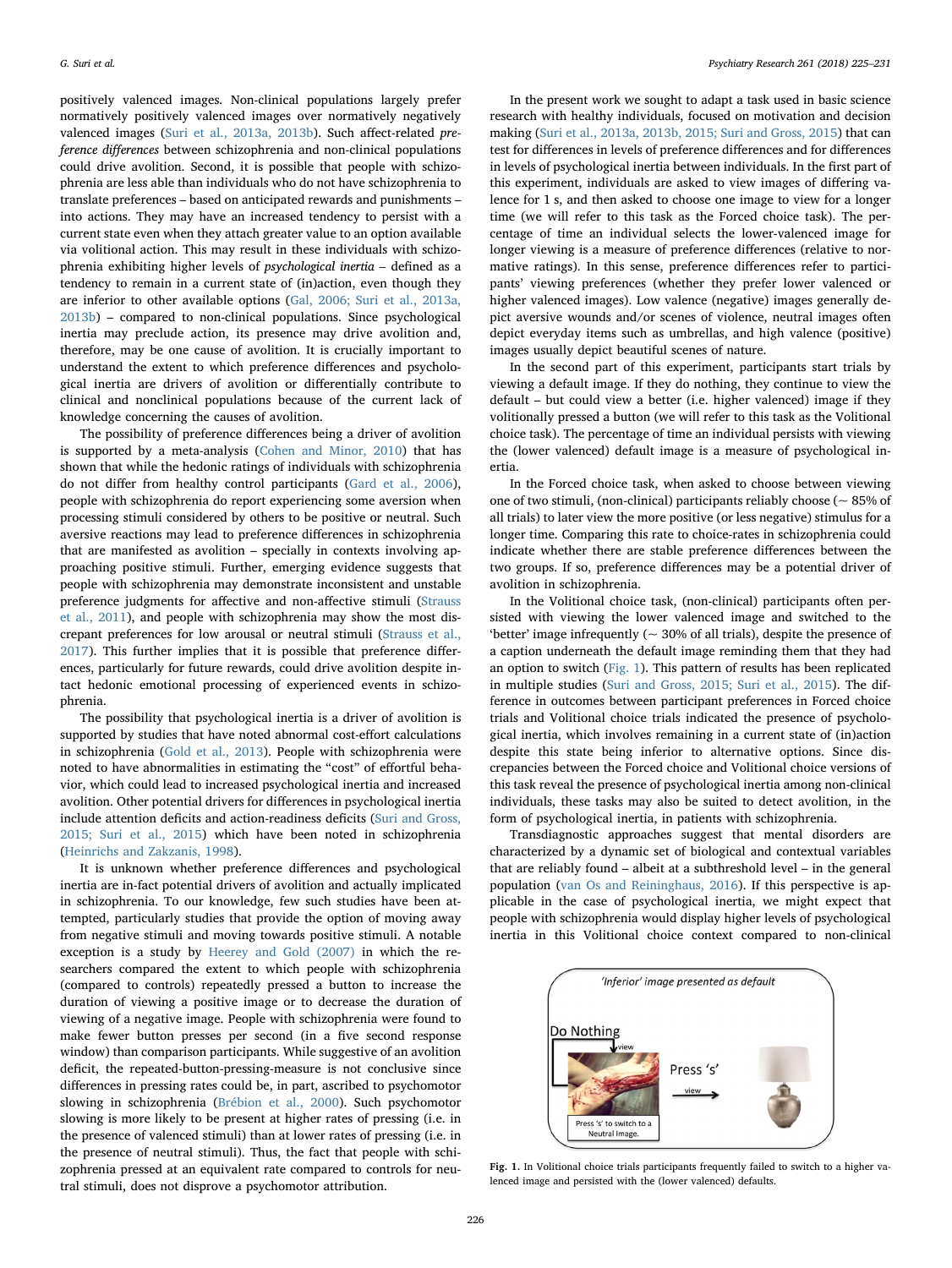<span id="page-2-0"></span>

Fig. 2. The panel on the left illustrates a trial from the Forced Choice block in which participants are asked to select one out of two presented images for full screen viewing. The panel on the right illustrates a trial from the Volitional Choice block in which participants have the option of switching away from a lower valenced default to view a higher valenced image.

populations. In other words, if avolition is a key symptom of patients with schizophrenia, which is characterized as a decrease in self-initiated and purposeful behaviors, patients with schizophrenia may exhibit even greater levels of psychological inertia compared to nonclinical individuals as measured by these tasks. If so, psychological inertia may be a potential driver of avolition in schizophrenia.

The goal of the present studies was to compare levels of preference differences and psychological inertia in a non-clinical comparison group and a group consisting of individuals with schizophrenia in the image-viewing decision context described above. We sought to use Forced choice trials to measure preference differences and the difference between rates in Forced choice and Volitional choice trials to measure psychological inertia.

Given the value of within-subject conditions in clinical research, in Study 1, we tested a within-subjects variant of the task in a sample of non-clinical participants to validate this version of the task. Having validated this task in these participants, in Study 2, we compared preference differences and psychological inertia in people with schizophrenia and in a non-clinical comparison group. Thus, this is the first study to empirically investigate whether manifestations of avolition in schizophrenia can be detected using a within-subjects version of the current task, which has proven to be useful in detecting psychological inertia in non-clinical individuals when administered in its traditional format.

## 2. Study 1: Testing preference differences and psychological inertia within participants

The studies described above tested preference differences and psychological inertia in two different groups: the Forced choice group and the Volitional choice group. In these experiments, the forced choice preferences of one group are often not consistent with the volitional choice preferences of a second group – thereby indicating some level of psychological inertia. This between-subjects design allows each participant to complete exactly one condition (Forced choice or Volitional) – which precludes cross-condition interference effects. However, the between-subjects design has the disadvantage of requiring a greater number of participants since different participants are required for each condition. In contexts involving particular clinical populations, the requirement of a between-subjects design could make certain studies less valid (given the value of within subject design in clinical research) and harder to implement. The objective of Study 1 was to test whether preference levels (later used to measure preference differences between groups) and psychological inertia could be tested within subjects.

We specifically sought to test whether participants who undertook the Forced choice task and the Volitional choice task – in either order – would show a difference in choice outcomes between conditions (i.e. whether psychological inertia would be retained in a within choice context). We hypothesized that psychological inertia would be seen regardless of which task was completed first, but that greater levels of psychological inertia would be seen when the Volitional choice task was completed first. We reasoned that completing the Forced choice task first would increase participants' awareness of their preferences and

thereby lead to increased levels of image-switching in the Volitional choice task.

#### 2.1. Participants

A diverse sample of college students ( $n = 80$ ; 55% female) completed the study and were randomized into the Forced choice first condition ( $n = 42$ ) or the Volitional choice first condition ( $n = 38$ ). They were then administered each block in accordance with their assigned condition.

## 2.2. Method

Study 1 consisted of two blocks: the Forced Choice block and the Volitional Choice block (corresponding to the tasks described above). Both blocks used three types of images: positive (nature scenes), neutral (everyday items such as an umbrella), and negative (aversive wounds and/or scenes of violence). The neutral and negative images were selected from the International Affective Picture System (IAPS) ([Lang](#page-6-11) [et al., 1999\)](#page-6-11). IAPS image numbers representative of the negative stimuli used in the current study are available in the supplemental material. The positive images consisted of IAPS images, and similarly rated images (in initial pilot studies) collected from the Internet.

In the Forced choice block trials, participants sequentially glimpsed two images for 1 s each. Participants were then shown a thumbnail (3″  $\times$  3") of each of the two pictures placed on the left and right corner of a computer screen ([Fig. 2](#page-2-0)). They were asked to select one of the two thumbnails (by pressing 'z' for the image on the left, and 'm' for the image on the right) in choice window (2 s). Their selection was then expanded into the full screen, and they viewed this expanded image for a period of 6 s. If participants did not make a selection (which did not happen for any trial across all participants), the computer randomly selected an image for longer viewing. The Forced choice block consisted of 50 trials. Half of these trials involved selections between negative and neutral images and the other half involved choices between neutral images and positive images.

In the Volitional choice block trials (after being sequentially shown both images constituting the trial for 500 ms), participants were shown a full screen view of one of the two images. Participants had a choice to press 's' to switch to an image from a different category. For example, for 25 trials, participants were shown a (default) neutral image and had the option to press 's' and switch to viewing a positive image (neutralto-positive trials). In this case a caption that read "Press 's' to switch from the neutral picture to a positive picture," was placed under the default image ([Fig. 2\)](#page-2-0). If the participant pressed in such a trial, the default neutral image was replaced by a positive image. In 25 additional similarly structured trials, participants were shown a negative image and had the option to press 's' and switch to viewing a neutral image (negative-to-neutral trials).

This Volitional choice context was specifically designed to ensure that participant actions could not be attributed to value-based factors such as costs related to option evaluation, implied recommendations, or loss aversion. In particular, there were no effort-related costs involved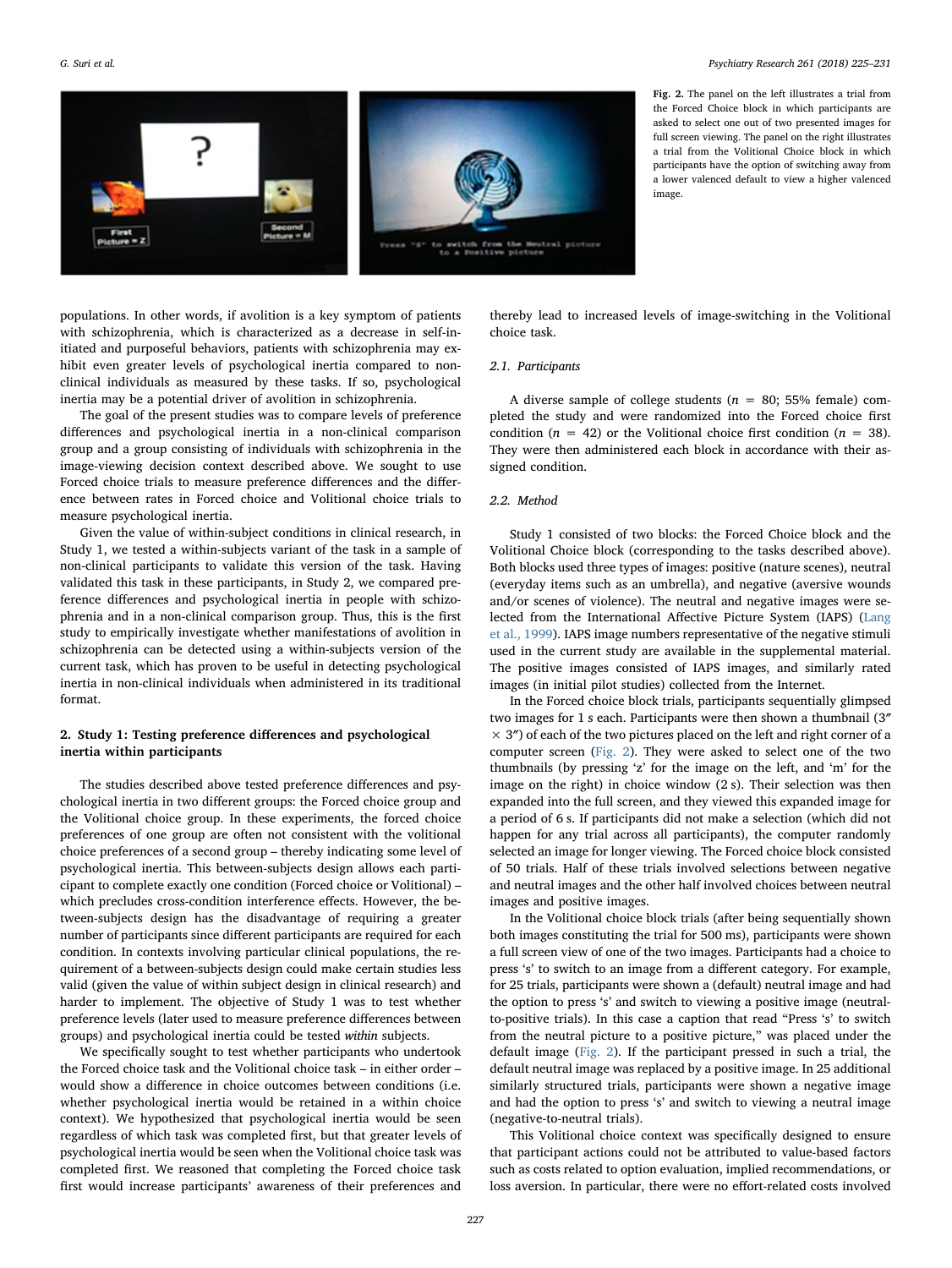in leaving the default state – a mere button press was required. A successful cover story was used to minimize the influence of implied recommendations. Further, there were no losses (and only benefits) associated with leaving the default state; thus, loss aversion was unlikely to be a factor.

#### 2.3. Results

In both the Forced choice first condition and the Volitional choice first condition, participants viewed higher valenced images at lower rates when they were completing trials in the Volitional choice block compared to when they were completing trials in the Forced Choice block. Thus, in both conditions, participants showed evidence of psychological inertia, demonstrating, for the first time, that psychological inertia was measurable in a within subject design.

Specifically, in the Volitional choice first condition, participants elected to switch from a neutral default to a positive image in 36.5% of trials, and elected to switch from a negative default to a neutral image in 40% of the trials (38.2% overall). In the Forced choice block, these same participants preferred positive images over neutral images in 82.9% of trials and neutral images over negative images in 85.4% of trials (84.2% overall) [\(Table 1\)](#page-3-0). The viewing preference difference (Forced choice block – Volitional choice block, which represents how often participants are acting on their preferences) in the Volitional choice first condition was 46% (84.2-38.2). This difference was statistically significant,  $t(41) = 7.34$ ,  $p < 0.01$ , indicating that individuals did not behave (Volitional Choice task) in congruence with their actual preferences (Forced Choice task).

In the Forced choice first condition, participants in the Forced choice block preferred positive images over neutral images in 78.7% of trials and neutral images over negative images in 79.9% of trials (79.3% overall). Then in the Volitional choice block, participants elected to switch from a neutral default to a positive image in 63.1% of trials, and elected to switch from a negative default to a neutral image in 68.7% of the trials (65.9% overall) ([Table 1\)](#page-3-0). The viewing preference difference (Forced Choice block – Volitional Choice block) in the Forced choice first condition was 13.4% (79.3–65.9). This difference was statistically significant,  $t(37) = 2.4$ ,  $p = 0.02$ . As shown in [Table 1,](#page-3-0) there were no differences between switching rates for 'negative to neutral' and 'neutral to positive' trial types.

## 2.4. Discussion

As predicted, the Volitional choice first condition displayed higher levels of psychological inertia than the Forced choice first condition. As shown in [Table 1,](#page-3-0) this result occurred because in the Forced choice first condition, image switching in the Volitional block was more frequent than it was in the Volitional block for those completing the Volitional choice first condition – presumably because completing forced choice trials first heightened participants' attention towards their own preferences and engaged proactive behavior to press a key.

The Volitional choice first condition also allowed Volitional choice block measurements without interference effects from the (later

occurring) Forced choice block. Further, the results in the Forced Choice Block were undistinguishable,  $t(78) = 1.5$ ,  $p = 0.14$ , between the two conditions, suggesting that the pattern of results in the Forced choice Block in the Volitional choice first condition was not altered by the (earlier occurring) Volitional choice block.

Due to these factors, we elected to use the Volitional choice first condition in Study 2 in which we contrasted people with schizophrenia and a non-clinical comparison group.

## 3. Study 2: Preference difference and psychological inertia comparisons between people with and without schizophrenia

In Study 2 we sought to use the within-subjects design developed in Study 1 to test preference differences and differences in psychological inertia between people with schizophrenia and non-clinical controls. We planned to use differences in the Forced choice task to test for preference differences and to use the Volitional choice task to test for differences in levels of psychological inertia. The presence of one or both of these differences could illuminate the drivers of avolition in schizophrenia.

Prior schizophrenia research has nearly exclusively focused on motivation deficits in approaching positive outcomes – as opposed to motivation deficits in avoiding negative outcomes (for an exception to this trend, see [Heerey and Gold, 2007](#page-6-9)). The Volitional task in Study 2 involved trials in which participants could switch away from a negative image and trials in which participants could switch towards a positive image. Differences in psychological inertia between these two types of trials could better characterize the nature of potential differences in psychological inertia between people with and without schizophrenia.

#### 3.1. Participants

We recruited people with schizophrenia ( $n = 20$ ) and non-clinical controls  $(n = 22)$  for participation in Study 2. People with schizophrenia were recruited from a larger study on motivation or cognitive impairment in schizophrenia, and were run in the present study as part of the baseline assessment battery, prior to their engagement in the larger study. Diagnoses, or lack of, for both groups were confirmed using the DSM-IV-Clinician Version (SCID: [First et al., 1997](#page-5-9)). Exclusion criteria for all participants included a history of head trauma/loss of consciousness, neurological disorders, and non-fluency in English. People with schizophrenia were excluded if there were significant changes in medication or in dosage in the previous 30 days, or hospitalization in the previous 3 months. Non-clinical control participants were recruited through community postings and bulletin boards, and were excluded if they met criteria for any Axis I disorder on the SCID. Participants in both groups were matched on age, gender, and parents' education [\(Table 2](#page-4-0)). All participants were paid \$10/hour for their time.

#### 3.2. Method

Participants in both groups (people with and without schizophrneia) completed the tasks described in Study 1. They first completed a block

<span id="page-3-0"></span>

|--|--|

Participant choice in volitional choice trials and forced choice trials.

| r articipain choice in vontional choice trials and forced choice trials. |                                   |                |                |                     |               |               |                               |               |               |                         |                |                |  |
|--------------------------------------------------------------------------|-----------------------------------|----------------|----------------|---------------------|---------------|---------------|-------------------------------|---------------|---------------|-------------------------|----------------|----------------|--|
|                                                                          | Volitional choice first condition |                |                |                     |               |               | Forced choice first condition |               |               |                         |                |                |  |
|                                                                          | Volitional choice block           |                |                | Forced choice block |               |               | Forced choice block           |               |               | Volitional choice block |                |                |  |
|                                                                          | Nu2P                              | Ne2Nu          | Tot            | P > Nu              | Nu > Ne       | Tot           | P > Nu                        | Nu > Ne       | Tot           | Nu2P                    | Ne2Nu          | Tot            |  |
| $\frac{0}{0}$<br>95%CI                                                   | 36.5<br>± 11.4                    | 40.0<br>± 12.7 | 38.2<br>± 11.4 | 82.9<br>± 3.7       | 85.4<br>± 7.7 | 84.2<br>± 4.4 | 78.7<br>± 4.3                 | 79.9<br>± 8.8 | 79.3<br>± 4.7 | 63.1<br>± 12.4          | 68.7<br>± 12.7 | 65.9<br>± 10.7 |  |

Note: Nu2P: Neutral default to Positive; Ne2Nu: Negative default to Neutral; Tot: Total across P/Nu and Nu/Ne trials; P > Nu: Positive image preferred over Neutral; Nu > Ne: Neutral image preferred over Negative; 95%CI: 95% Confidence Interval.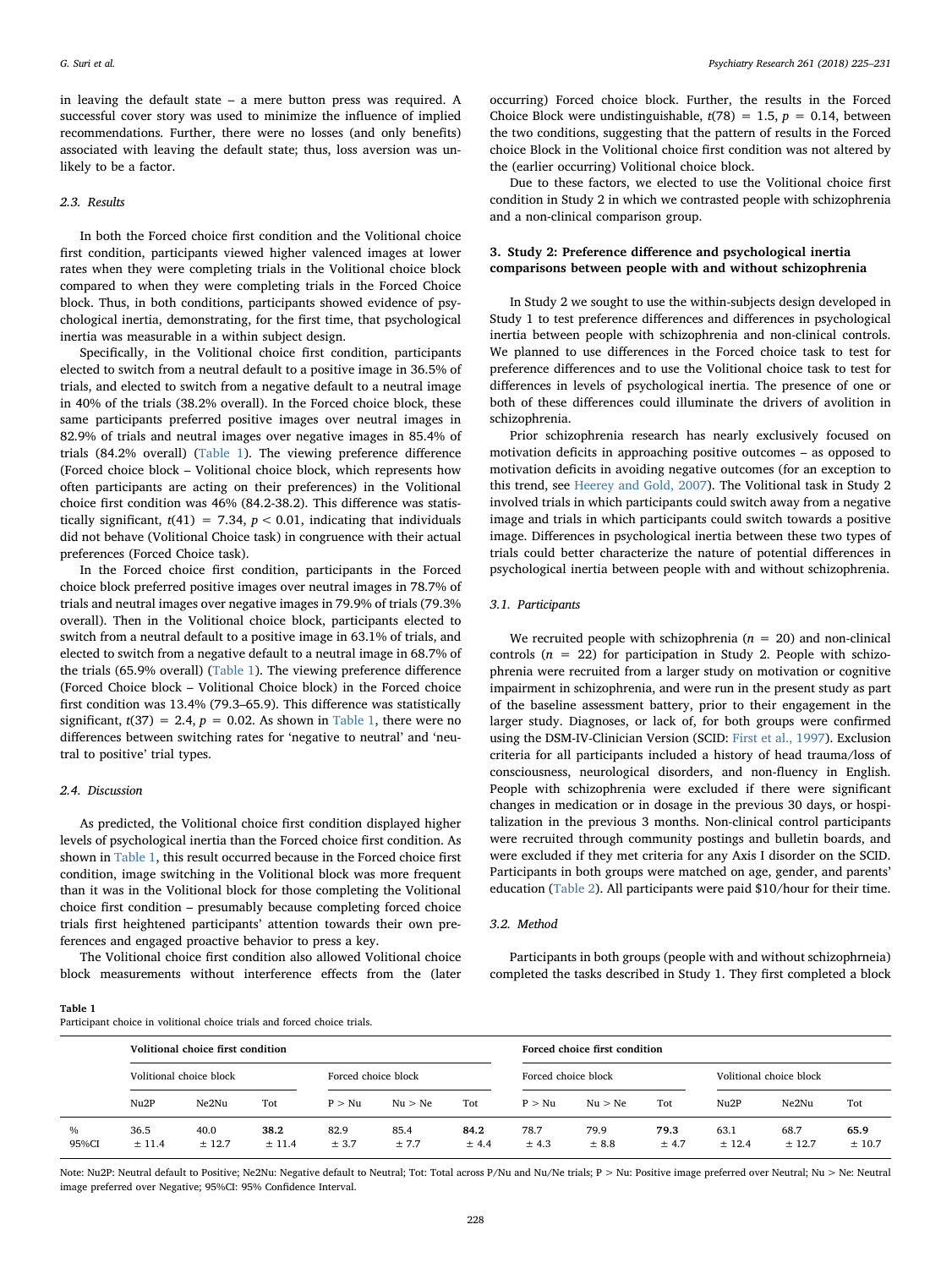#### <span id="page-4-0"></span>Table 2

Demographics among the schizophrenia and control samples.

|                                                               | People with schizophrenia<br>$(n = 20, 2000)$ observations) | Controls $(n = 22,$<br>2200 observations) |
|---------------------------------------------------------------|-------------------------------------------------------------|-------------------------------------------|
| Demographics                                                  |                                                             |                                           |
| Male, $(\% )$                                                 | 69.2%                                                       | 54.5%                                     |
| Age (years), $M(SD)$                                          | 45.38 (11.22)                                               | 41.09 (15.12)                             |
| Education, <i>M (SD)</i>                                      | 14.25 (3.11)                                                | 15.21 (2.65)                              |
| Mother's Education, M<br>(SD)                                 | 14.67 (3.87)                                                | 13.33 (4.11)                              |
| Father's Education, M<br>(SD)                                 | 12.25 (1.96)                                                | 13.13 (2.31)                              |
| Clinical variables                                            | 394.42 (177.52)                                             |                                           |
| Chlorpromazine Equiv.<br>M(SD)                                |                                                             |                                           |
| CAINS MAP, <i>M (SD)</i>                                      | 20.19 (5.96)                                                |                                           |
| CAINS EXP, M (SD)                                             | 6.31(4.45)                                                  |                                           |
| SANS Global Rating,<br>Avolition/Apathy, M                    | 2.61 (1.79)                                                 |                                           |
| (SD)<br>SANS Global Rating,<br>Anhedonia/Asociality,<br>M(SD) | 2.44(1.76)                                                  |                                           |

Note: CAINS: Clinical Assessment Interview of Negative Symptoms; MAP: Motivation and Pleasure subscale; EXP: Expression subscale; SANS: Scale for the Assessment of Negative Symptoms.

of 50 Volitional choice trials and then completed a block of 50 Forced choice trials. The 50 Volitional choice trials were equally divided into trials in which the participant could switch away from a neutral image to view a positive image, or they could switch away from a negative image to view a neutral image. The 50 Forced choice trials were equally divided into trials in which participants were asked to choose between a neutral and a positive image or between a negative and a neutral image ([Fig. 2](#page-2-0)). Participants with schizophrenia also completed the Schedule for the Assessment of Negative Symptoms (SANS) and the Clinical Assessment Interview for Negative Symptoms (CAINS). The SANS is an interview based measure that assesses the degree to which various negative symptoms of schizophrenia are present. Among the negative symptoms captured by the SANS are avolition/apathy and anhedonia/ asociality. The CAINS is also an interview based measure that assesses negative symptoms and expression deficits associated with schizophrenia. The CAINS is comprised of a motivation and pleasure (MAP) subscale, which has items related to avolition, and an expression (EXP) subscale. Since the current study is investigating the drivers of avolition and the SANS and CAINS both assess symptoms of avolition, these measures may be particularly related to the current task.

## 3.3. Results

Participant preferences in the Forced choice block were nearly identical: participants in the Schizophrenia Group selected positive images over neutral images in 76.2% of trials and neutral images over negative images in 75.4% of trials (75.8% overall). Participants in the Control Group selected positive images over neutral images in 82.0% of trials and neutral images over negative images in 83.8% of trials (82.7% overall). These rates are statistically equivalent,  $t(40) = 1.32$ ,  $p = 0.19$ . This result suggested that there were no preference differences between the two groups.

In the Volitional choice block, participants in the Schizophrenia Group selected to switch away from neutral images to positive images in 37.2% of trials and away from negative images to neutral images in 58.4% of trials (47.8% overall). Participants in the Control Group selected positive images over neutral images in 33.0% of trials and neutral images over negative images in 50.7% of trials (41.9% overall). These statistically non-significant results are counter to our hypothesis that the schizophrenia group would display higher psychological inertia

(i.e. lower rates of switching) than the control group. These results are also counter to our hypothesis that people with schizophrenia would display more psychological inertia for neutral to positive trials compared to negative to neutral trials.

To analyze the averages in detail, we ran a regression model that sought to predict switching rates based on group (schizophrenia vs. control), trial type and their interaction. The effect associated with group (schizophrenia = 1, control = 0) was not significant, Estimate 1.26, Standard Error 2.1, Z value = 0.60. The interaction term was also well below significance,  $Z$  value = 0.62. Thus, while both people with and without schizophrenia were more likely to switch away from negative images than they were to switch towards positive images, they did so at statistically equivalent rates.

#### 3.4. Discussion

Importantly, the finding that rates of psychological inertia (as defined by the frequency of switches in the Volitional choice condition) were indistinguishable between people with and without schizophrenia, cannot easily be attributed to small sample sizes. The schizophrenia group was numerically more likely to switch away from lower valenced images (however, statistically, as described above, the groups had undistinguishable switching rates). This pattern of results suggests that the probability of Type II error – a false negative – is small: assuming even a weak Cohen's d of 0.2 (the conservative assumption), with the current sample size suggests a  $\beta$  of 0.02. In other words, the probability of not identifying a (potential) weak effect between the two populations is 2%; the probability of not identifying a (potential) stronger effects is even lower.

Finally, there was no correlation between measures of medication levels, motivation or negative symptoms in the schizophrenia group and levels of switching in the Volitional choice group. Overall, Study 2 demonstrated that neither preference differences nor psychological inertia (as measured in the present empirical context) appeared to be drivers of everyday avolition in our schizophrenia sample.

## 4. General discussion

Over a century of clinical research has confirmed that avolition is a core component of schizophrenia. Based on conceptual considerations, we proposed two potential drivers of avolition in schizophrenia, preference differences and psychological inertia. Contrary to expectations we found no preference differences and no differences in levels of psychological inertia between people with and without schizophrenia.

These findings offer something of a puzzle to the substantial literature that has documented broad and deep differences between people with and without schizophrenia related to avolition. How then might one explain the present lack of differences between the two groups?

We propose that an important potential reason for a lack of psychological inertia differences seen between groups is that the present study design requires little to no effort on the part of study participants. There is an emerging body of research that suggests that people with schizophrenia have difficulty with motivated behavior when effort levels are high (e.g., [Gard et al., 2014](#page-5-10); [Gold et al., 2013](#page-5-7); [Green et al.,](#page-6-12) [2015;](#page-6-12) [McCarthy et al., 2016\)](#page-6-13). In one study we found that people with schizophrenia were more likely to show motivated behavior when effort levels were low and reward salience was high, but much less likely to engage in motivated behavior if high levels of effort were required ([Gard et al., 2014](#page-5-10)). Thus, psychological inertia may differ only for people with schizophrenia when there is a need to engage high levels of inertia. Future studies may need to increase the effort level of participants to show group differences. However, this increase in effort will have to be introduced in a manner that does not introduce new cognitive demands on the schizophrenia group.

There may be two other potential reasons for the null findings in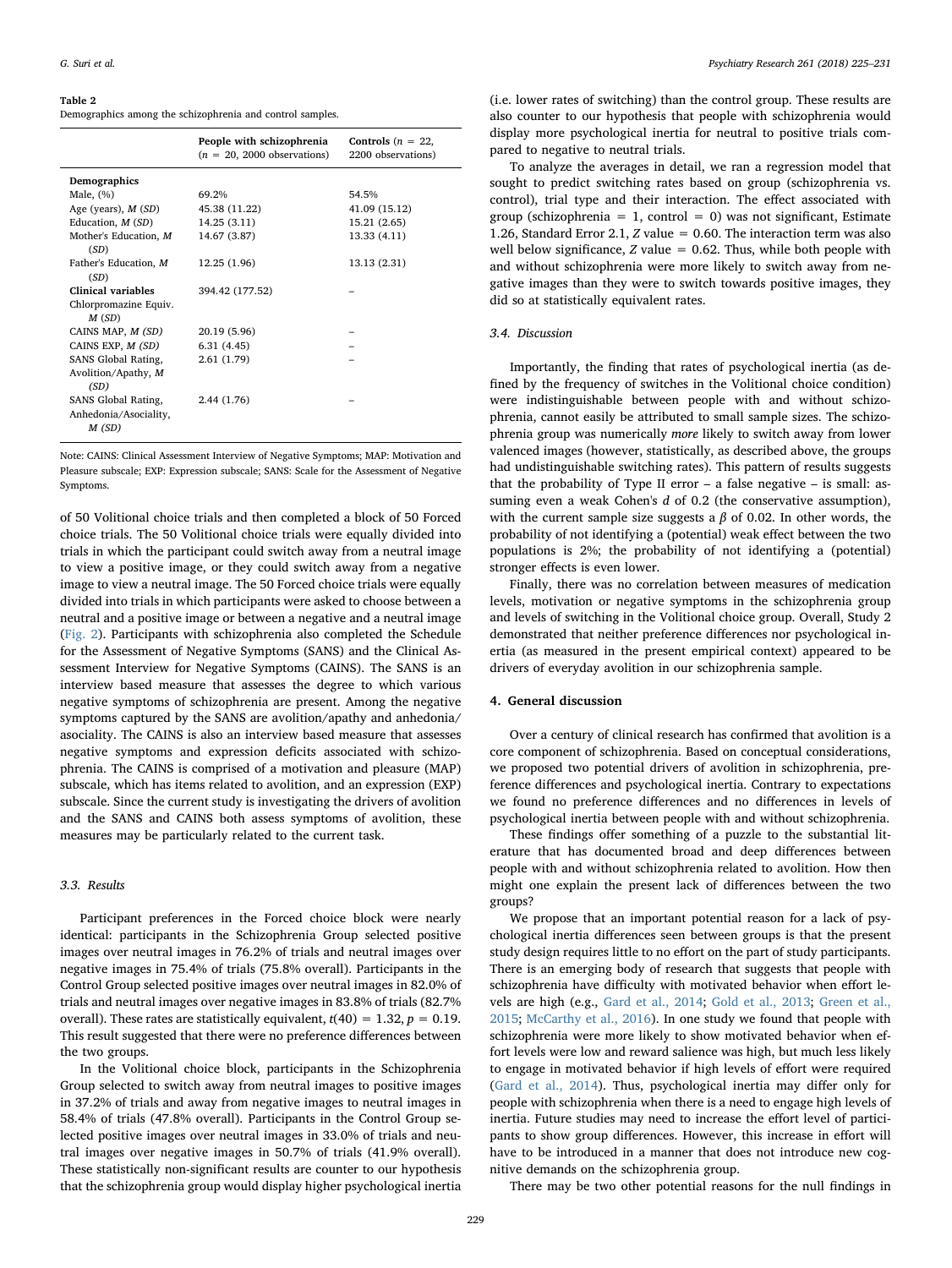Study 2. First, since non-clinical individuals have demonstrated high levels of psychological inertia in both past studies (e.g., [Suri and Gross,](#page-6-7) [2015;](#page-6-7) [Suri et al., 2015\)](#page-6-14) and in the current studies, the ability of the task to detect further impairments in individuals with schizophrenia may have contributed to the lack of significant findings. Although tempting, we do not believe that a floor effect contributed to the current findings because non-clinical controls still had a large number of trials in which they did not demonstrate psychological inertia in the Volitional Choice first group (just under 40%) in Study 1, meaning that there was likely enough room to observe a difference when compared to those with schizophrenia. Another reason for the lack of significant findings, and we thank an anonymous reviewer for bringing this to our attention, could be related the low levels of avolition present in our sample of individuals with schizophrenia according to their SANS and CAINS scores. Recruiting a sample of individuals with schizophrenia with higher levels of avolition according to these measures may help to identify differences in preference differences or psychological inertia in comparison to non-clinical individuals.

It is important to point out that the current data does not run counter to the recent finding that individuals with schizophrenia display reduced "positivity offset" [\(Strauss et al., 2017](#page-6-6)). [Strauss et al.](#page-6-6) [\(2017\)](#page-6-6) found that individuals with schizophrenia experienced lower levels of positive emotion than controls in response to low arousal stimuli despite in-tact capacities to experience comparable levels of positive emotion in response to high arousal stimuli. The images in the current study, whether positive or negative in valence, were of high arousal. In other words, the negative images were extremely negative whereas the positive images were extremely positive, which is in line with the vast majority of studies using IAPS images ([Cohen and Minor,](#page-5-5) [2010\)](#page-5-5). Thus, the current study likely did not create a situation in which the positivity offset could be observed.

If subsequent studies also do not show either preference differences or psychological inertia differences it is possible that cognitive deficits, not deficits related to affective or motivational processing, are the key causes of avolition in schizophrenia. A large number of studies have established that people with schizophrenia show deficits in the ability to actively maintain information over time [\(Lee and Park, 2005\)](#page-6-15). If motivation involves the ability to actively represent information relevant to valued goals, then deficits in the ability to maintain such representations could contribute to motivational deficits ([Barch, 2005](#page-5-11)). This hypothesis is consistent with studies that have established connectivity impairments in the dorso-lateral pre-frontal cortex (dlPFC) in people with schizophrenia (e.g., [Glahn et al., 2005\)](#page-5-12).

The fact that the above studies report a null finding with a modest sample size underlines the need for cautious interpretations. Nevertheless, as discussed above, the statistical trends in Study 2 suggest that the probability of a Type II error – for even a weak effect – is relatively small ( $p = 0.02$ ). Given the paucity of traits that are conserved in schizophrenia, we therefore believe that the pattern of results described here warrants further consideration by the field.

One limitation of the present work is that our stimuli consisted of images rather than stimuli that may be more akin to primary reinforcers (e.g. those involving food or smells). Some studies have suggested that preference differences are more likely in such contexts [\(Berlin et al.,](#page-5-13) [1998\)](#page-5-13). A second limitation is that our studies have relied on choice and volitional action as dependent variables and have not investigated other response channels, such as functional brain activation or peripheral physiology. A third limitation of our study is that it did not assess participant beliefs in relationship to avolition. A growing literature supports the proposition that defeatist beliefs are a mediator of negative symptoms in schizophrenia [\(Grant and Beck, 2009\)](#page-6-16). Finally, our study did not emphasize the measurements of cognitive variables that may be related to avolition. As suggested above, cognitive deficits may be integrally involved in avolition.

The present work presents a new, within-subjects tool to measure motivation in clinical contexts that does not depend on self-report

measures. It is easy to administer and indicates the rates at which people work towards desirable goals or away from undesirable goals. It measures psychological inertia – which is known to be present in nonclinical populations ([Suri et al., 2013a, 2013b](#page-6-4)) and therefore offers a comparison point with clinical populations. As mentioned above, the current task may not have been cognitively demanding enough to reveal differences in psychological inertia between patients with schizophrenia and non-clinical individuals. However, we think one to way to increase the cognitive demands of the task would involve having participants click 5 times instead once for each trial. This task modification would make the task similar to that of [Brébion et al. \(2000\)](#page-5-8) in which clinical and non-clinical individuals were required to press a button repeatedly to increase the duration of a positive image or to decrease the duration of a negative image (within a 5 s response window). However, pressing a button repeatedly may add an additional level of demand to some clinical populations, such as those with schizophrenia or with particular symptoms (e.g., psychomotor slowing), and confound any differences that might be observed whereas pressing a button only 5 times may not. Future research administering the current task with these kinds of instructions may help to elucidate the appropriate degree of difficulty that can be administered to various clinical populations while still allowing any observed differences in psychological inertia between clinical and non-clinical individuals to be meaningful. It might also be useful for future studies to utilize measures of physiology to investigate avolition and psychological inertia in schizophrenia. We believe that the lack of the expected difference in preferences and psychological inertia between people with and without schizophrenia in the present context has important implications related to the nature of avolition in schizophrenia and to clinical interventions related to avolition. It suggests that avolition may not occur in contexts involving limited cognitive complexity and/or temporal distance. This in turn suggests that clinical interventions seeking to overcome avolition in schizophrenia would be well served in breaking complex tasks requiring volitional action sequences into smaller sub-steps, each of which are relatively straight-forward and are associated with tangible and temporally proximal intermediate milestones of success.

#### References

- <span id="page-5-3"></span>[Andreasen, N.C., 1982. Negative symptoms in schizophrenia: de](http://refhub.elsevier.com/S0165-1781(17)30770-9/sbref1)finition and reliability. [Arch. Gen. Psychiatry 39 \(7\), 784](http://refhub.elsevier.com/S0165-1781(17)30770-9/sbref1)–788.
- <span id="page-5-11"></span>[Barch, D.M., 2005. The cognitive neuroscience of schizophrenia. Ann. Rev. Clin. Psychol.](http://refhub.elsevier.com/S0165-1781(17)30770-9/sbref2) [1, 321](http://refhub.elsevier.com/S0165-1781(17)30770-9/sbref2)–353.
- <span id="page-5-0"></span>Bleuler, E., 1911. Dementia praecox oder Gruppe der Schizophrenien, Franz Deuticke, Leipzig.
- <span id="page-5-1"></span>[Bleuler, E., 1950. Dementia Praecox or the group of Schizophrenias. International](http://refhub.elsevier.com/S0165-1781(17)30770-9/sbref3) [Universities Press, Oxford.](http://refhub.elsevier.com/S0165-1781(17)30770-9/sbref3)
- <span id="page-5-13"></span>[Berlin, I., Givry-Steiner, L., Lecrubier, Y., Puech, A.J., 1998. Measures of anhedonia and](http://refhub.elsevier.com/S0165-1781(17)30770-9/sbref4) [hedonic responses to sucrose in depressive and schizophrenic patients in comparison](http://refhub.elsevier.com/S0165-1781(17)30770-9/sbref4) [with healthy subjects. Eur. Psychiatry 13 \(6\), 303](http://refhub.elsevier.com/S0165-1781(17)30770-9/sbref4)–309.
- <span id="page-5-8"></span>[Brébion, G., Amador, X., Smith, M., Malaspina, D., Sharif, Z., Gorman, J.M., 2000.](http://refhub.elsevier.com/S0165-1781(17)30770-9/sbref5) [Depression, psychomotor retardation, negative symptoms, and memory in schizo](http://refhub.elsevier.com/S0165-1781(17)30770-9/sbref5)[phrenia. Cogn. Behav. Neurol. 13 \(3\), 177](http://refhub.elsevier.com/S0165-1781(17)30770-9/sbref5)–183.
- <span id="page-5-5"></span>[Cohen, A.S., Minor, K.S., 2010. Emotional experience in patients with schizophrenia re](http://refhub.elsevier.com/S0165-1781(17)30770-9/sbref6)[visited: meta-analysis of laboratory studies. Schizophr. Bull. 36 \(1\), 143](http://refhub.elsevier.com/S0165-1781(17)30770-9/sbref6)–150.
- <span id="page-5-9"></span>[First, M.B., Spitzer, R.L., Gibbon, M., Williams, J.B., 1997. Structured Clinical Interview](http://refhub.elsevier.com/S0165-1781(17)30770-9/sbref7) [for DSM-IV Axis I Disorders - Clinician Version \(SCID-CV\). American Psychiatric](http://refhub.elsevier.com/S0165-1781(17)30770-9/sbref7) [Press, Washington, D.C](http://refhub.elsevier.com/S0165-1781(17)30770-9/sbref7).
- <span id="page-5-2"></span>[Foussias, G., Remington, G., 2010. Negative symptoms in schizophrenia: avolition and](http://refhub.elsevier.com/S0165-1781(17)30770-9/sbref8) [Occam's razor. Schizophr. Bull. 36 \(2\), 359](http://refhub.elsevier.com/S0165-1781(17)30770-9/sbref8)–369.
- <span id="page-5-6"></span>[Gard, D.E., Gard, M.G., Kring, A.M., John, O.P., 2006. Anticipatory and consummatory](http://refhub.elsevier.com/S0165-1781(17)30770-9/sbref9) [components of the experience of pleasure: a scale development study. J. Res.](http://refhub.elsevier.com/S0165-1781(17)30770-9/sbref9) [Personal. 40 \(6\), 1086](http://refhub.elsevier.com/S0165-1781(17)30770-9/sbref9)–1102.
- <span id="page-5-10"></span>[Gard, D.E., Sanchez, A.H., Cooper, K., Fisher, M., Garrett, C., Vinogradov, S., 2014. Do](http://refhub.elsevier.com/S0165-1781(17)30770-9/sbref10) people with schizophrenia have diffi[culty anticipating pleasure, engaging in e](http://refhub.elsevier.com/S0165-1781(17)30770-9/sbref10)ffortful [behavior, or both. J. Abnorm. Psychol. 123 \(4\), 771](http://refhub.elsevier.com/S0165-1781(17)30770-9/sbref10)–782.
- <span id="page-5-4"></span>[Gal, D., 2006. A psychological law of inertia and the illusion of loss aversion. Judgm.](http://refhub.elsevier.com/S0165-1781(17)30770-9/sbref11) [Decis. Mak. 1 \(1\), 23](http://refhub.elsevier.com/S0165-1781(17)30770-9/sbref11)–32.
- <span id="page-5-12"></span>Glahn, D.C., Ragland, J.D., Abramoff[, A., Barrett, J., Laird, A.R., Bearden, C.E., Velligan,](http://refhub.elsevier.com/S0165-1781(17)30770-9/sbref12) [D.I., 2005. Beyond hypofrontality: a quantitative meta](http://refhub.elsevier.com/S0165-1781(17)30770-9/sbref12)-analysis of functional neu[roimaging studies of working memory in schizophrenia. Hum. Brain Mapp. 25 \(1\),](http://refhub.elsevier.com/S0165-1781(17)30770-9/sbref12) 60–[69](http://refhub.elsevier.com/S0165-1781(17)30770-9/sbref12).
- <span id="page-5-7"></span>[Gold, J.M., Strauss, G.P., Waltz, J.A., Robinson, B.M., Brown, J.K., Frank, M.J., 2013.](http://refhub.elsevier.com/S0165-1781(17)30770-9/sbref13) [Negative symptoms of schizophrenia are associated with abnormal e](http://refhub.elsevier.com/S0165-1781(17)30770-9/sbref13)ffort-cost